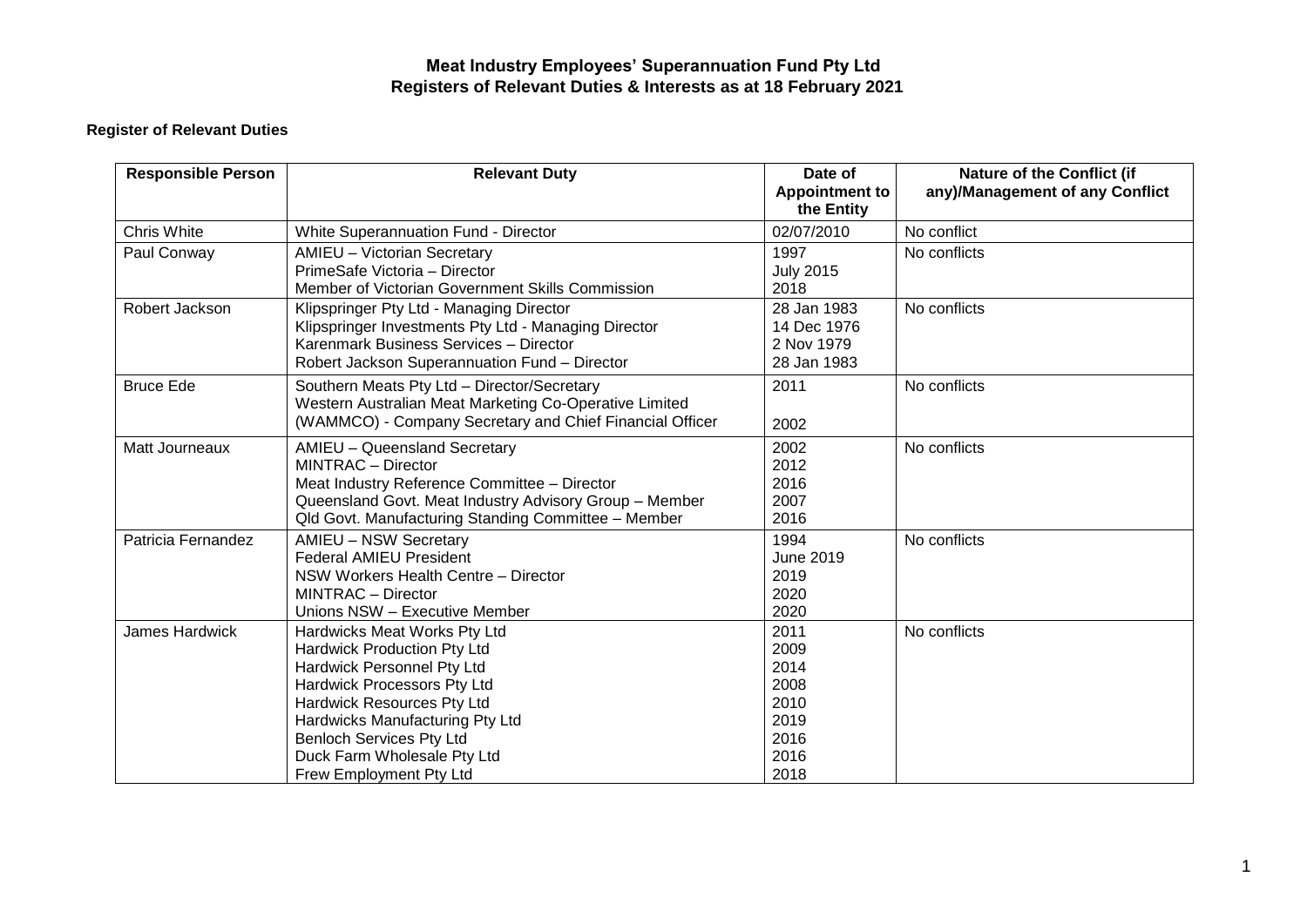| <b>Bill McRobert</b>                | Prominence Apartments Pty Ltd - Director/Secretary<br>Austcorp Development Fund No 1 Pty Ltd - Secretary<br>Austcorp Development Fund No 1 Pty Ltd - Director<br>Provide Actuarial Advice via PFS to Ruyton Girls' School &<br>Mentone Girls' Grammar School | 29/06/2012<br>21/02/2014<br>10/02/2016<br>2005                  | No conflict - appointed by MIESF<br>No conflict - appointed by MIESF<br>No conflict - appointed by MIESF<br>No conflicts |
|-------------------------------------|--------------------------------------------------------------------------------------------------------------------------------------------------------------------------------------------------------------------------------------------------------------|-----------------------------------------------------------------|--------------------------------------------------------------------------------------------------------------------------|
| <b>Chris Salamousas</b>             | Director/Finance Manager - Sandringham Football Club                                                                                                                                                                                                         | 13/09/2017                                                      | No conflict                                                                                                              |
| Chris Artis                         | AMP Capital Diversified Property Fund Investor<br>Representatives Committee Member                                                                                                                                                                           | 19/03/2018                                                      | No conflict – although MIESF invests in<br>the AMP Fund, Chris was nominated by<br>MIESF for the position.               |
|                                     | The Infrastructure Fund Investor Representatives<br><b>Committee Member</b>                                                                                                                                                                                  | <b>July 2020</b>                                                | No conflict - although MIESF invests in<br>The Infrastructure Fund.                                                      |
| <b>Tracey Dunstone</b>              | N/A                                                                                                                                                                                                                                                          |                                                                 |                                                                                                                          |
| Theo Retsinas                       | N/A                                                                                                                                                                                                                                                          |                                                                 |                                                                                                                          |
| Lisa Saunders<br>(Risk Manager)     | LAS Inversion Pty Ltd<br><b>Saunders Family Trust</b><br>REISuper - Risk and Compliance Manager<br><b>REISuper - Company Secretary</b><br>Advisory Board Member - Easy Monitor Ltd                                                                           | 2010<br>2010<br>February 2006<br><b>July 2019</b><br>April 2019 | No conflict<br>No conflict<br>No conflict – not a competitor<br>No conflict – not a competitor<br>No conflict            |
| Nicole Oborne<br>(approved auditor) | Non-Executive Director - Mother's Day Classic Foundation<br>Partner - PricewaterhouseCoopers Australia                                                                                                                                                       | 2015<br>2016                                                    | No conflicts                                                                                                             |
| Trustee                             | No other duties                                                                                                                                                                                                                                              |                                                                 |                                                                                                                          |